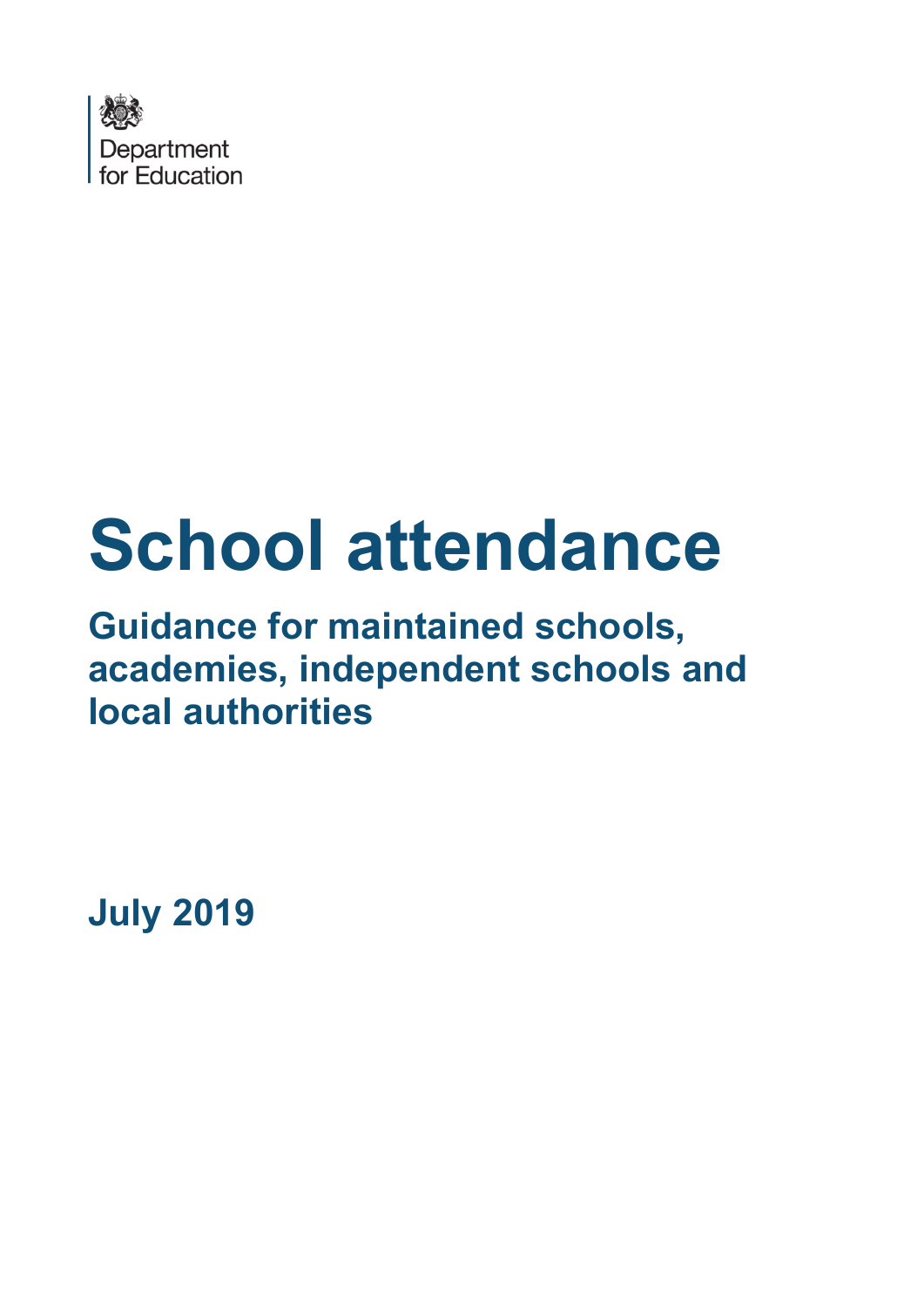# **Contents**

| <b>Summary</b>                                                       | 3  |
|----------------------------------------------------------------------|----|
| About this guidance                                                  | 3  |
| Expiry or review date                                                | 3  |
| Who is this guidance for?                                            | 3  |
| Key points                                                           | 3  |
| <b>Section One: Guidance on Pupil Registers and Attendance Codes</b> | 4  |
| <b>School Attendance</b>                                             | 4  |
| What does the law say and what do I have to do?                      | 4  |
| The Admission and Attendance Registers                               | 4  |
| <b>Contents of Admission Register</b>                                | 5  |
| <b>Contents of Attendance Register</b>                               | 8  |
| Absence and Attendance Codes                                         | 9  |
| <b>Section Two: Guidance on School Day and School Year</b>           | 15 |
| Setting school term dates and holidays                               | 15 |
| School day and school year                                           | 15 |
| <b>School Day</b>                                                    | 15 |
| <b>School Year</b>                                                   | 15 |
| What legislation does the guidance in this section relate to?        | 16 |
| <b>Frequently Asked Questions</b>                                    | 17 |
| <b>Further sources of information</b>                                | 19 |
| Relevant legislation on www.legislation.gov.uk                       | 19 |
| Other guidance you may be interested in                              | 19 |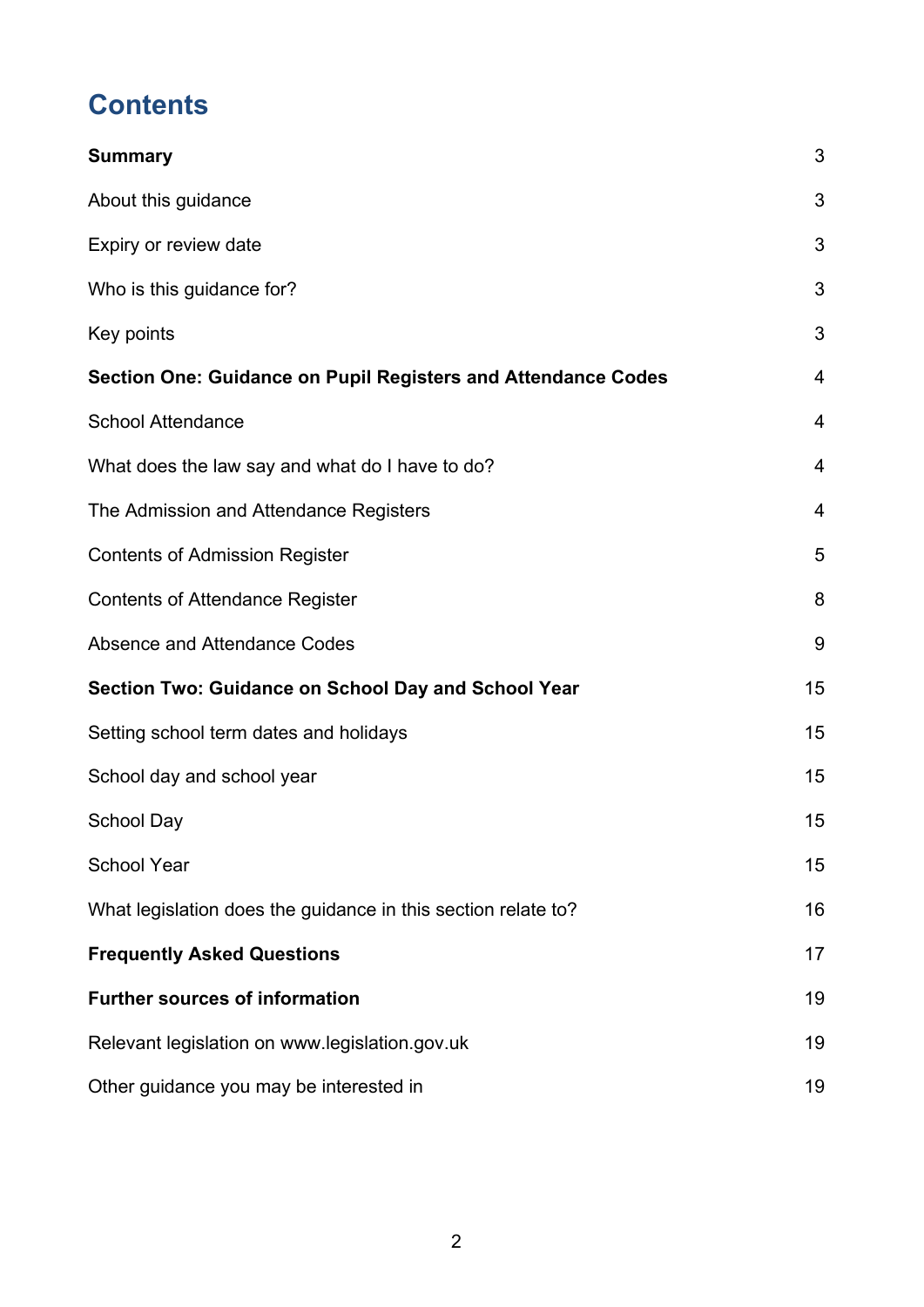# <span id="page-2-0"></span>**Summary**

## <span id="page-2-1"></span>**About this guidance**

This is guidance from the Department for Education. This guidance is non-statutory, and has been produced to help schools and local authorities maintain high levels of school attendance and plan the school day and year. It would be helpful to read this alongside the statutory guidance on parental measures for school attendance and behaviour.

## <span id="page-2-2"></span>**Expiry or review date**

This guidance will be kept under review and updated as necessary.

## <span id="page-2-3"></span>**Who is this guidance for?**

This guidance is for:

- Local authorities
- All school<sup>[1](#page-2-5)</sup> staff, head teachers, governors, alternative provision providers
- Independent schools for pupil registers
- This guidance may also be useful for parents and carers

## <span id="page-2-4"></span>**Key points**

This document replaces previous guidance on pupils' registration, school day and year, and *Ensuring Children's Right to Education,* it outlines the government's approach to school attendance.

This guidance is made up of:

- Section one pupil registers and attendance codes:
- Section two school day and year.

<span id="page-2-5"></span> $\overline{a}$  $<sup>1</sup>$  In all types of state funded schools, including state maintained nurseries, independent schools, schools</sup> with 6<sup>th</sup> forms, academies, free schools, pupil referral units and alternative provision providers.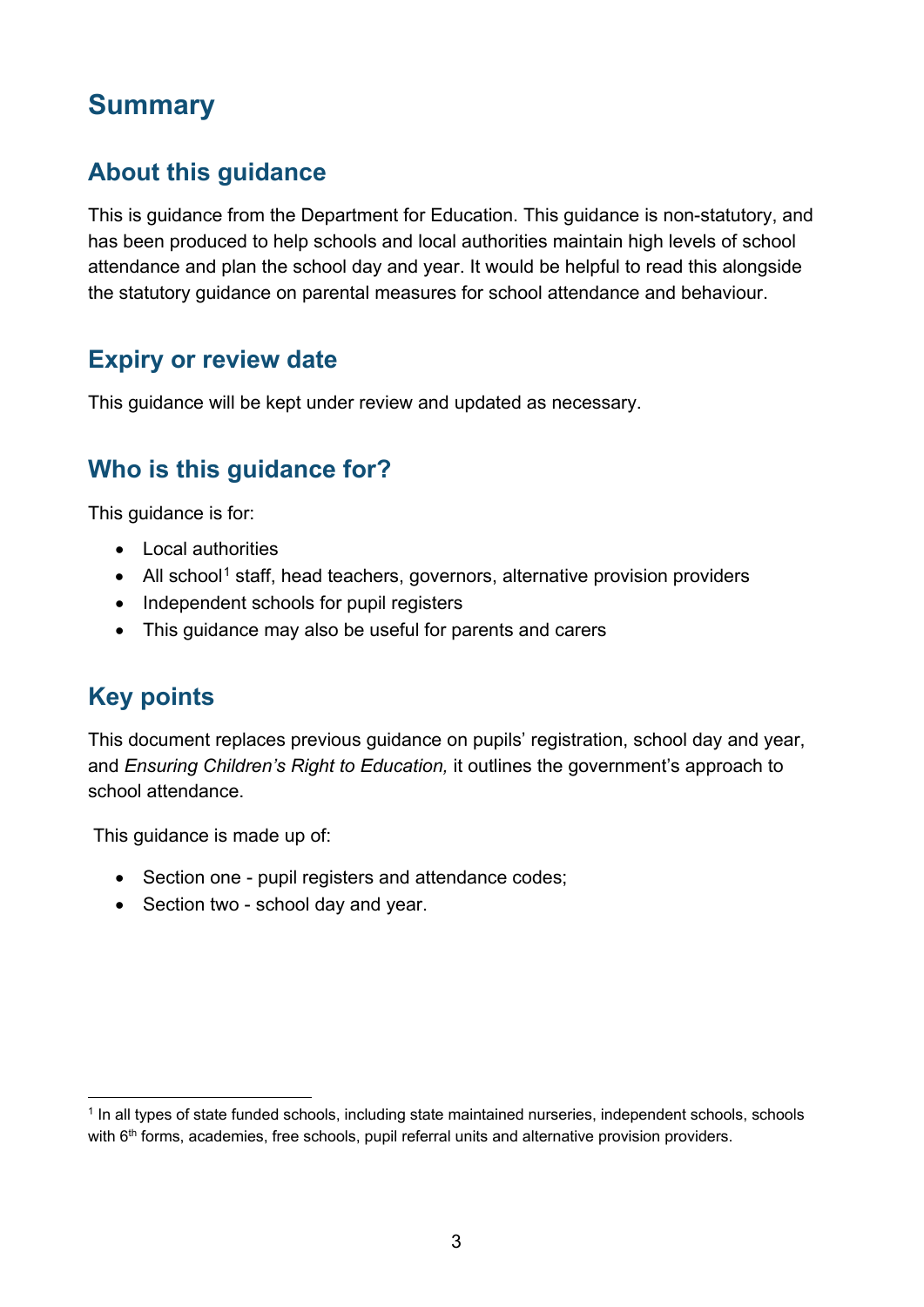# <span id="page-3-0"></span>**Section One: Guidance on Pupil Registers and Attendance Codes**

## <span id="page-3-1"></span>**School Attendance**

Central to raising standards in education and ensuring all pupils can fulfil their potential is an assumption so widely understood that it is insufficiently stated – pupils need to attend school regularly to benefit from their education. Missing out on lessons leaves children vulnerable to falling behind. Children with poor attendance tend to achieve less in both primary and secondary school.

The government expects:

- Schools and local authorities to:
	- Promote good attendance and reduce absence, including persistent absence;
	- Ensure every pupil has access to full-time education to which they are entitled; and,
	- act early to address patterns of absence.
- Parents to perform their legal duty by ensuring their children of compulsory school age who are registered at school attend regularly.
- All pupils to be punctual to their lessons.

#### <span id="page-3-2"></span>**What does the law say and what do I have to do?**

This guidance summarises the legal powers and duties that govern school attendance and explains how they apply to local authorities, head teachers, school staff, governing bodies, pupils and parents.

These requirements are contained in:

- The Education Act 1996 sections  $434(1)(3)(4)8(6)$  and  $458(4)8(5)$
- The Education (Pupil Registration) (England) Regulations 2006
- The Education (Pupil Registration) (England) (Amendment) Regulations 2010
- The Education (Pupil Registration) (England) (Amendment) Regulations 2011
- The Education (Pupil Registration) (England) (Amendment) Regulations 2013
- The Education (Pupil Registration) (England) (Amendment) Regulations 2016

#### <span id="page-3-3"></span>**The Admission and Attendance Registers**

The law requires all schools including independent schools to have an admission register and, with the exception of schools where all pupils are boarders, an attendance register. All pupils (regardless of their age) must be placed on both registers. The proprietor of a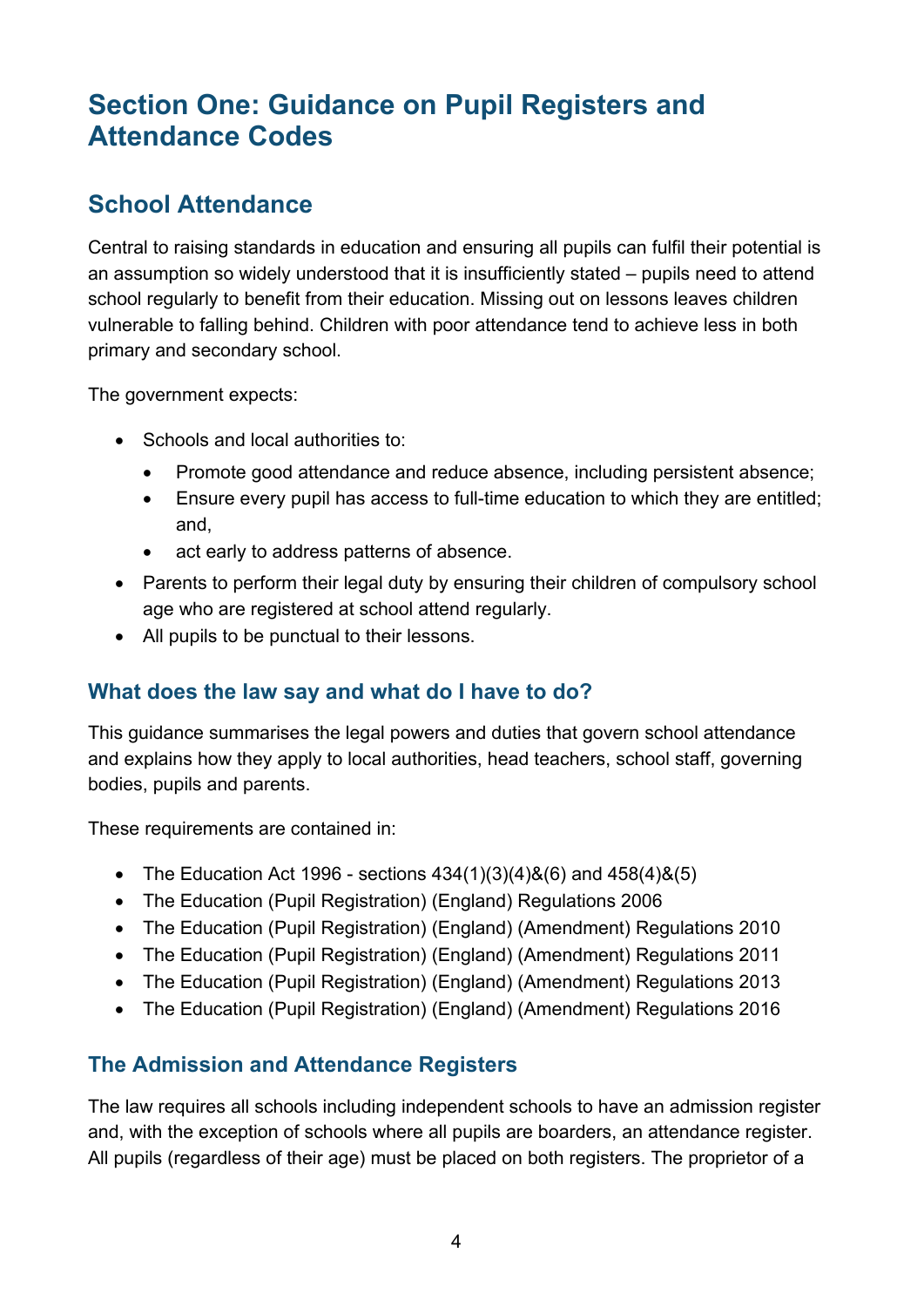school who fails to comply with these regulations is guilty of an offence and can be fined $2$ .

## <span id="page-4-0"></span>**Contents of Admission Register**

The admission register must contain the personal details of every pupil in the school, along with the date of admission or re-admission to the school, information regarding parents and carers and details of the school last attended.

#### **Expected First Day of Attendance**

Schools must enter pupils on the admission register and attendance register from the beginning of the first day on which the school has agreed, or been notified, that the pupil will attend the school. For most pupils the expected first day of attendance is the first day of the school year.

If a pupil fails to attend on the agreed or notified date, the school must establish the reason for the absence and mark the attendance register accordingly.

All schools must<sup>[3](#page-4-2)</sup> notify the local authority within five days of adding a pupil's name to the admission register and must provide the local authority with all the information held within the admission register about the pupil. This duty does not apply to pupils who are added to the admission register at the start of the school's youngest year – for example pupils who are registered at a secondary school at the start of Year 7 - unless the local authority also requests for such information to be provided.

#### **Pupils Moving to a New Address and/or School**

Where the parent of a pupil notifies the school that the pupil will live at another address, schools must<sup>[4](#page-4-3)</sup> record in the admission register: (a) the full name of the parent with whom the pupil will live, (b) the new address, and (c) the date from when it is expected the pupil will live at this address.

Where a parent notifies the school that the pupil is registered at another school or will be attending a different school, schools must<sup>[5](#page-4-4)</sup> record in the admission register; (a) the name of the other school, and (b) the date of when the pupil first attended, or is due to start attending, that school.

<span id="page-4-1"></span> $\overline{a}$ 2 Section 434(6) of the Education Act 1996.

<span id="page-4-2"></span><sup>&</sup>lt;sup>3</sup> Regulation 12 of the Education (Pupil Registration) (England) Regulations 2006 (as amended by the Education (Pupil Registration) (England) (Amendment) Regulations 2016).

<span id="page-4-3"></span><sup>4</sup> Regulation 5 of the Education (Pupil Registration) (England) Regulations 2006 (as amended by the Education (Pupil Registration) (England) (Amendment) Regulations 2016).

<span id="page-4-4"></span><sup>5</sup> Regulation 5 of the Education (Pupil Registration) (England) Regulations 2006 (as amended by the Education (Pupil Registration) (England) (Amendment) Regulations 2016).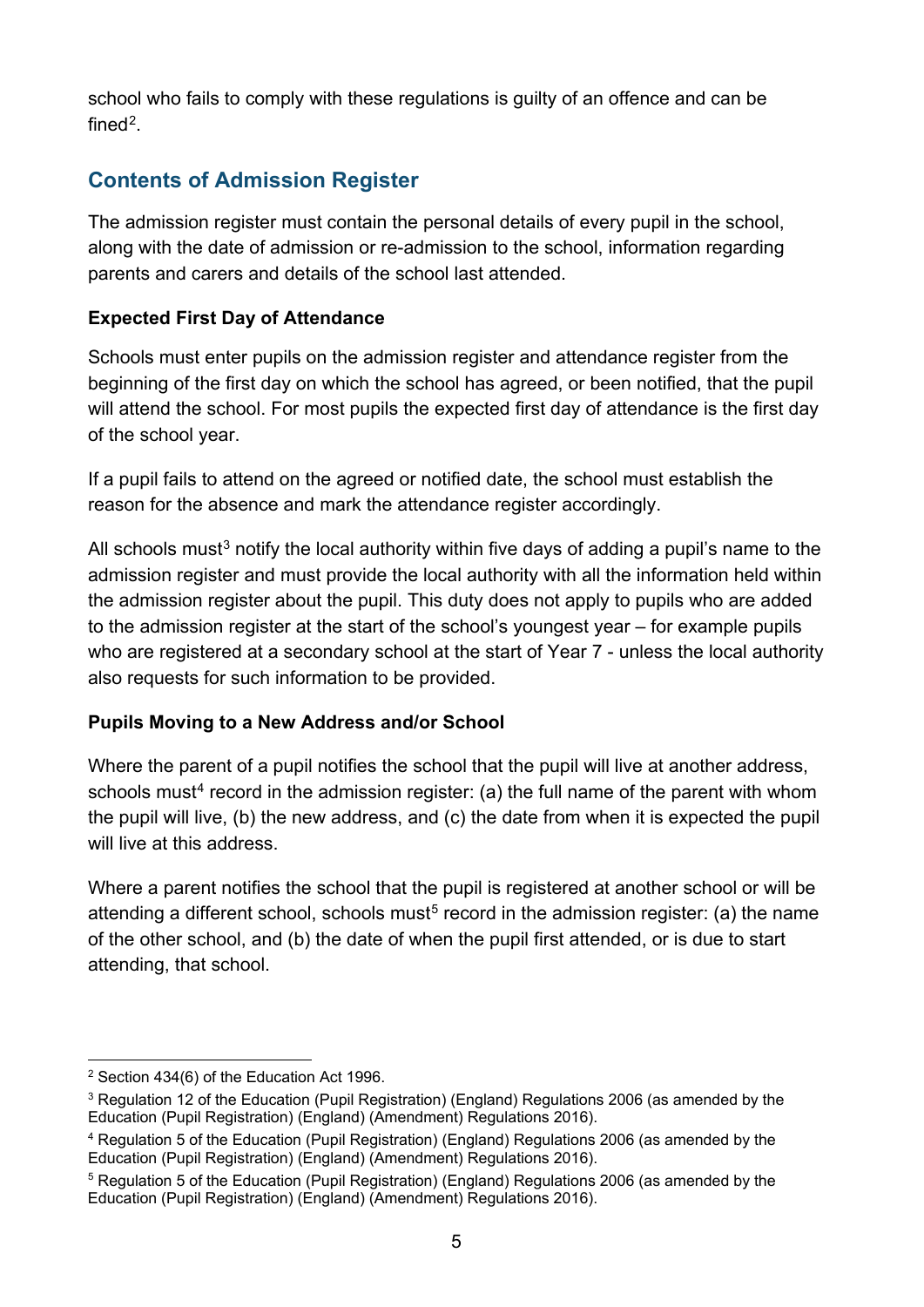#### **Deletions from the Admission Register**

A pupil can lawfully be deleted from the admission register on the grounds prescribed in regulation 8 of the Education (Pupil Registration) (England) Regulations 2006 as amended.

#### **Deletions due to Unpaid Boarding Fees[6](#page-5-0)**

A maintained boarding school or boarding academy may, additionally, delete a pupil from its admission register where the boarding fees remain unpaid at the end of the school term for which they were due to be paid. Where fees are unpaid, the school or academy should, before the grounds for removing the pupil from the register are met, consider whether:

- The relevant local authority, in the case of a maintained school, has considered whether a case exists for paying some or all of the child's boarding fees[7](#page-5-1);
- Removing the child from school would have a significant negative effect on his or her education and whether it can be mitigated, for example by transferring to a school closer to home;
- Parents/carers have been informed of any charitable or other voluntary sector assistance or benefits that may be available to help meet the cost of boarding fees; and,
- The school has given timely notice to the relevant local authority and the parents/carers, to assist school transfer.

#### **Amendments to the Admission Register and Attendance Register**

Every amendment made to the admission register and the attendance register must include: the original entry; the amended entry; the reason for the amendment; the date on which the amendment was made; and the name and position of the person who made the amendment.

#### **Preservation of the Admission Register and Attendance Register**

Every entry in the admission register and attendance register must be preserved for a period of three years after the date on which the entry was made.

#### **Children at Risk of Missing Education**

School governing bodies, academy trusts, and other school proprietors must have regard to the statutory guidance 'Keeping Children Safe in Education' when making arrangements to safeguard and promote the welfare of children.

Schools should put in place appropriate safeguarding responses for children who go missing from school, particularly on repeat occasions. Where reasonably practicable, for

<span id="page-5-0"></span> $\overline{a}$ <sup>6</sup> The Education (Pupil Registration) (England) (Amendment) Regulations 2011.

<span id="page-5-1"></span> $7$  Under section 458(4) and (5) of the Education Act 1996.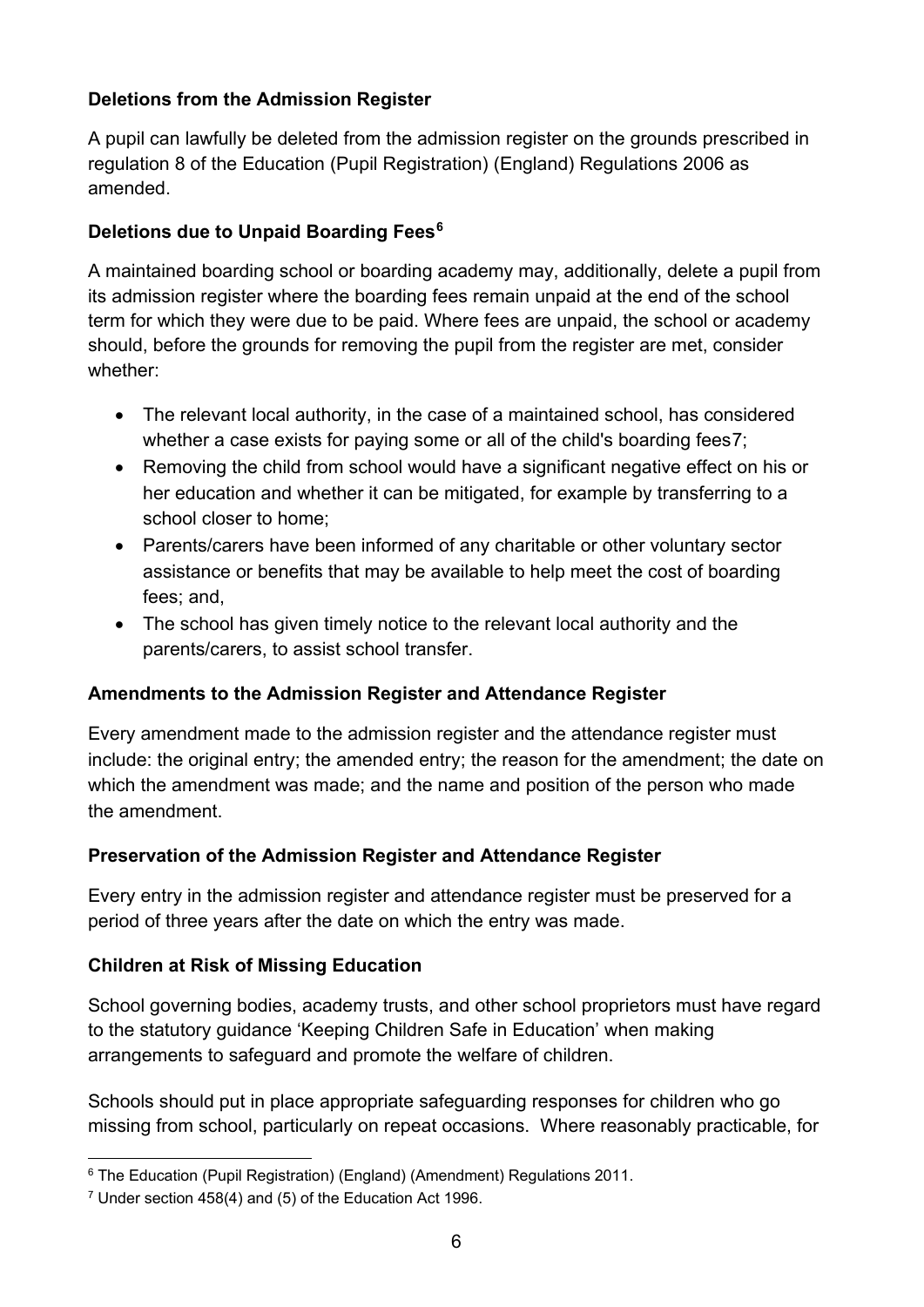every pupil, schools should hold an emergency contact number for more than one person. Emergency contact numbers should be provided and updated by the parent with whom the pupil normally resides. This goes beyond the legal requirement but is good practice. Doing so provides schools with additional options for making contact with a responsible adult when a child is missing school and is also identified as a welfare and/or safeguarding concern.

Where school staff have concerns about a child, they should use their professional judgement and knowledge of the individual pupil to inform their decision as to whether welfare concerns should be escalated.

Local authorities have a duty<sup>[8](#page-6-0)</sup> to put in place arrangements for identifying (as far as it is possible) those children of compulsory school age in their area who are not school registered or receiving suitable education otherwise than at a school. Local authorities should trace those children and ensure that they receive full-time education.

All schools must notify the local authority when a pupil's name is to be deleted from the admission register under any of the grounds prescribed in regulation 8 of the Education (Pupil Registration) (England) Regulations 2006 as amended, as soon as the ground for removal is met and no later than the time at which the pupil's name is removed from the register. This duty does not apply where the pupil's name is removed after they have completed the school's final year, unless the local authority requests for such information to be provided.

Where a school notifies a local authority that a pupil's name is to be deleted from the admission register, the school must<sup>[9](#page-6-1)</sup> provide the local authority with the following information:

- the full name of the pupil;
- the full name and address of any parent with whom the pupil lives;
- at least one telephone number of any parent with whom the pupil lives:
- the full name and address of the parent who the pupil is going to live with, and the date the pupil is expected to start living there, if applicable;
- the name of pupil's other or future school and the pupil's start date or expected start date there, if applicable; and
- the ground prescribed in regulation 8 under which the pupil's name is to be deleted from the admission register.

<span id="page-6-0"></span> $\overline{a}$ 8 Under section 436A of the Education Act 1996 (as inserted by section 4 of the Education and Inspections Act 2006). There is separate statutory guidance for local authorities on how to carry out this duty (including advice for schools) – at [https://www.gov.uk/government/publications/children-missing-education.](https://www.gov.uk/government/publications/children-missing-education)

<span id="page-6-1"></span><sup>9</sup> Under regulation 12 of the Education (Pupil Registration) (England) Regulations 2006 (as amended by the Education (Pupil Registration) (England) (Amendment) Regulations 2016).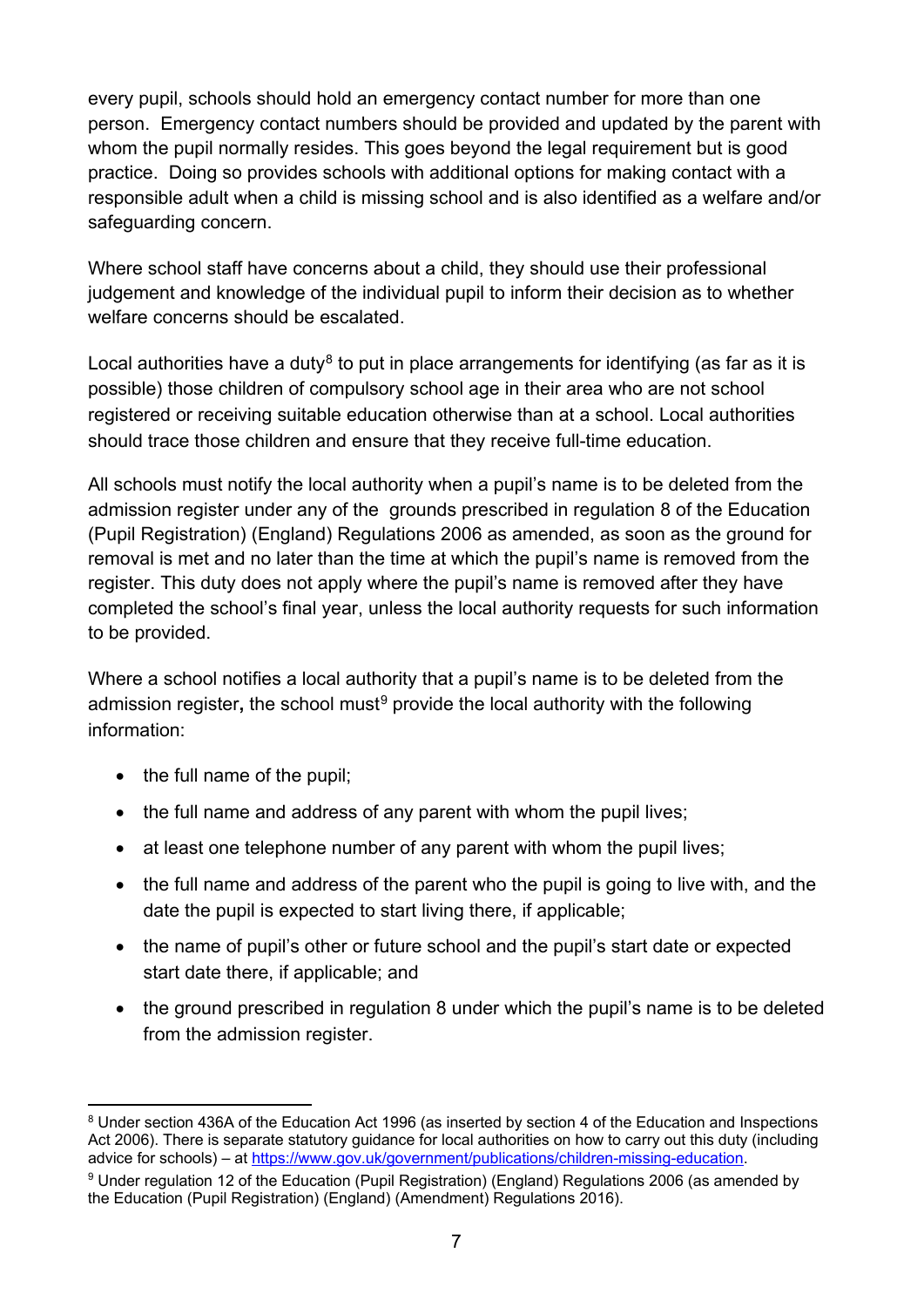All schools (including academies) must agree with the relevant local authority, the regular interval that the school will inform the local authority of any pupil who fails to attend school regularly, or has been absent without the school's permission for a continuous period of 10 days or more.

#### **Home Educated Children**

On receipt of written notification to home educate, schools must inform the pupil's local authority that the pupil is to be deleted from the admission register. Schools should not seek to persuade parents to educate their children at home as a way of avoiding excluding the pupil or because the pupil has a poor attendance record.

Schools and local authorities should not seek to prevent parents from educating their children outside the school system. There is no requirement for parents to obtain the school or local authority's agreement to educate their child at home.

Parents have a duty to ensure their child of compulsory school age receives suitable full time education but this does not have to be at a school<sup>[10](#page-7-1)</sup>.

## <span id="page-7-0"></span>**Contents of Attendance Register**

Schools must take the attendance register at the start of the first session of each school day and once during the second session. On each occasion they must record whether every pupil is:

- Present;
- Attending an approved educational activity;
- Absent; or,
- Unable to attend due to exceptional circumstances.

The school should follow up any absences to:

- Ascertain the reason;
- Ensure the proper safeguarding action is taken;
- Identify whether the absence is approved or not; and,
- Identify the correct code to use before entering it on to the school's electronic register, or management information system which is used to download data to the School Census.

#### **Boarding Schools**

Boarding schools without day-pupils are not required to keep an attendance register. Schools with a mixture of day-pupils and boarders must keep an attendance register for the day-pupils.

<span id="page-7-1"></span> $\overline{a}$ <sup>10</sup> Section 7 of the Education Act 1996.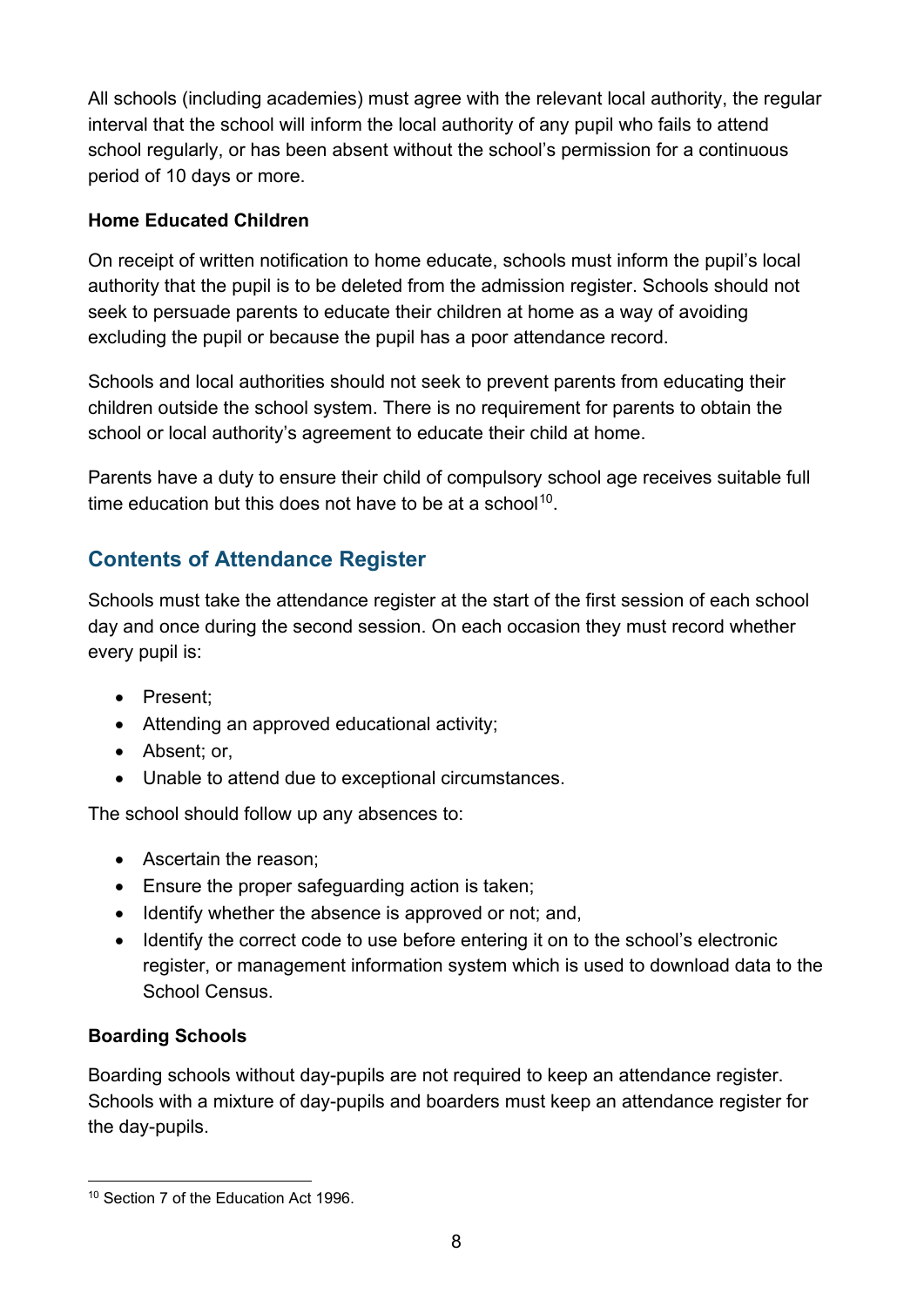#### <span id="page-8-0"></span>**Absence and Attendance Codes**

The national codes enable schools to record and monitor attendance and absence in a consistent way which complies with the regulations. They are also used for collecting statistics through the School Census System. The data helps schools, local authorities and the Government to gain a greater understanding of the level of, and the reasons for, absence. The codes are:

#### **Present at School**

Pupils must not be marked present if they were not in school during registration. If a pupil were to leave the school premises after registration they would still be counted as present for statistical purposes.

**Registration Code / \: Present in school / = am \ = pm** Present in school during registration.

#### **Code L: Late arrival before the register has closed**

Schools should have a policy on how long registers should be kept open; this should be for a reasonable length of time but not that registers are to be kept open for the whole session. A pupil arriving after the register has closed should be marked absent with code U, or with another absence code if that is more appropriate.

#### **Present at an Approved Off-Site Educational Activity**

An approved educational activity is where a pupil is taking part in supervised educational activity such as field trips, educational visits, work experience or alternative provision. Pupils can only be recorded as receiving off-site educational activity if the activity meets the requirements prescribed in regulation 6(4) of the Education (Pupil Registration) (England) Regulations 2006. The activity must be of an educational nature approved by the school and supervised by someone authorised by the school. The activity must take place during the session for which the mark is recorded.

#### **Attendance codes for when pupils are present at approved off-site educational activity are as follows:**

#### **Code B: Off-site educational activity**

This code should be used when pupils are present at an off-site educational activity that has been approved by the school. Ultimately schools are responsible for the safeguarding and welfare of pupils educated off-site. Therefore by using code B, schools are certifying that the education is supervised and measures have been taken to safeguard pupils. This code should not be used for any unsupervised educational activity or where a pupil is at home doing school work. Schools should ensure that they have in place arrangements whereby the provider of the alternative activity notifies the school of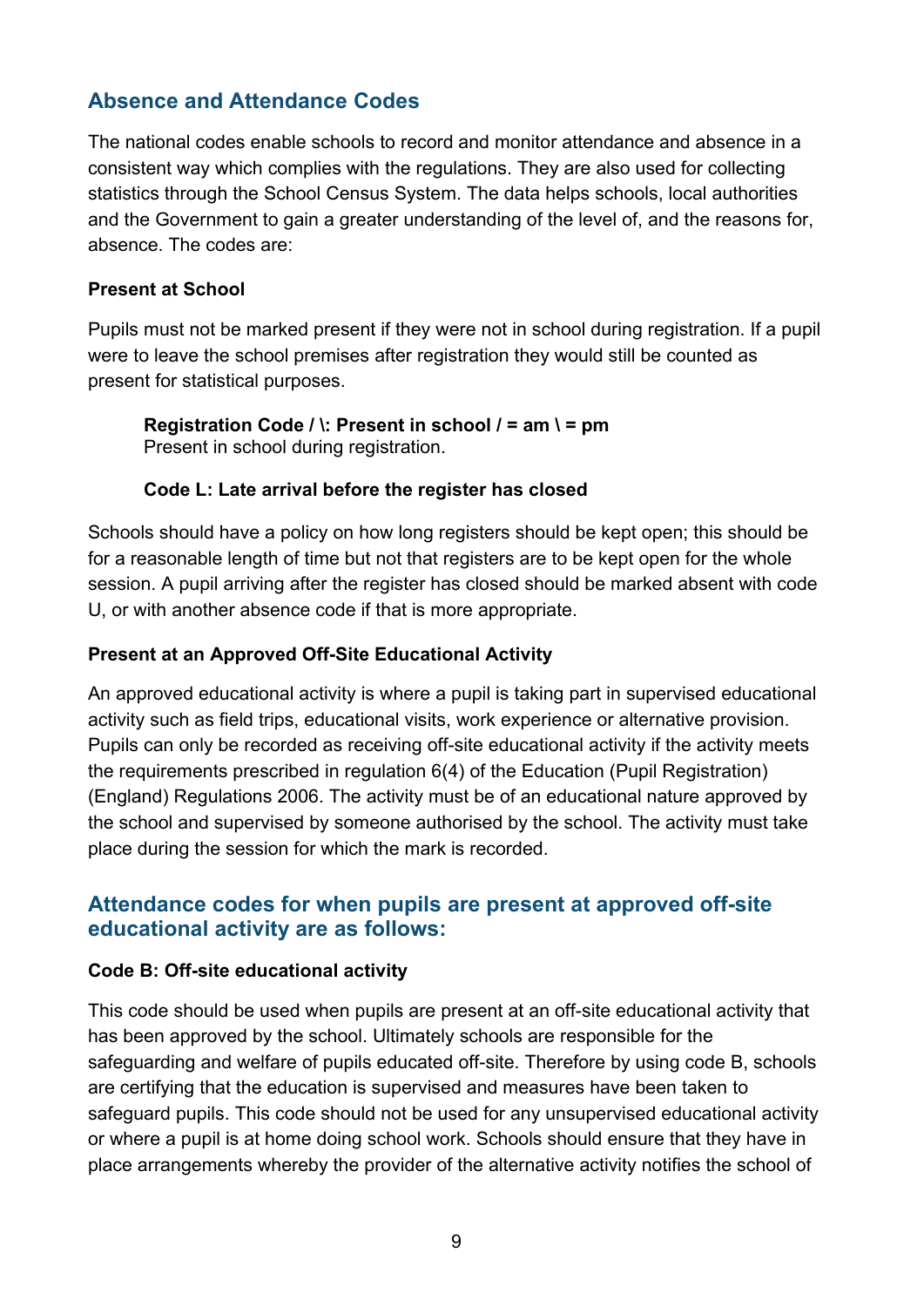any absences by individual pupils. The school should record the pupil's absence using the relevant absence code.

#### **Code D: Dual Registered - at another educational establishment**

This code is not counted as a possible attendance in the School Census. The law allows for dual registration of pupils at more than one school. This code is used to indicate that the pupil was not expected to attend the session in question because they were scheduled to attend the other school at which they are registered.

The main examples of dual registration are pupils who are attending a pupil referral unit, a hospital school or a special school on a temporary basis. It can also be used when the pupil is known to be registered at another school during the session in question.

Each school should only record the pupil's attendance and absence for those sessions that the pupil is scheduled to attend their school. Schools should ensure that they have in place arrangements whereby all unexplained and unexpected absence is followed up in a timely manner.

#### **Code J: At an interview with prospective employers, or another educational establishment**

This code should be used to record time spent in interviews with prospective employers or another educational establishment. Schools should be satisfied that the interview is linked to employment prospects, further education or transfer to another educational establishment.

#### **Code P: Participating in a supervised sporting activity**

This code should be used to record the sessions when a pupil is taking part in a sporting activity that has been approved by the school and supervised by someone authorised by the school.

#### **Code V: Educational visit or trip**

This code should be used for attendance at an organised trip or visit, including residential trips organised by the school, or attendance at a supervised trip of a strictly educational nature arranged by an organisation approved by the school.

#### **Code W: Work experience**

Work experience is for pupils in the final two years of compulsory education. Schools should ensure that they have in place arrangements whereby the work experience placement provider notifies the school of any absences by individual pupils. Any absence should be recorded using the relevant code.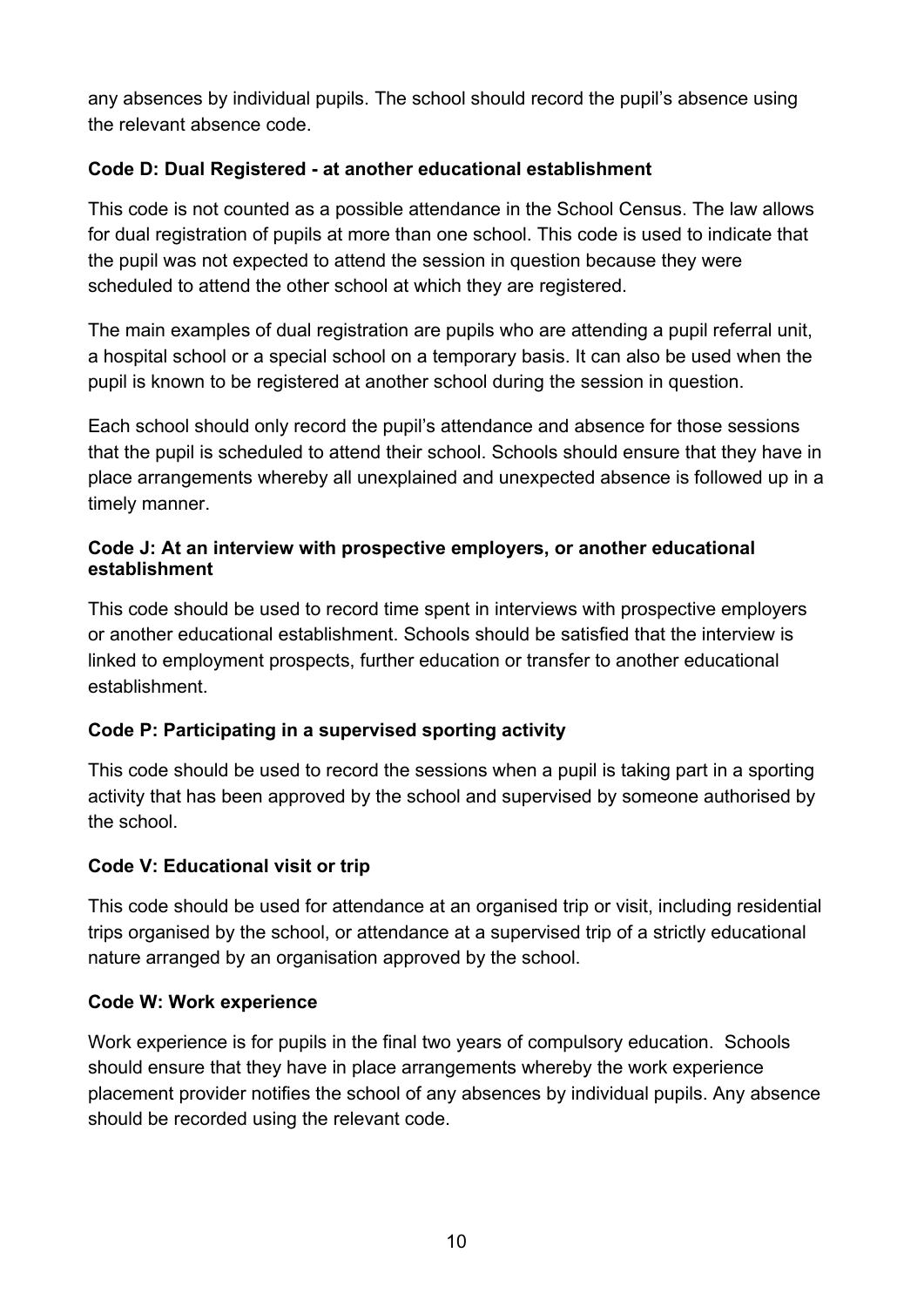#### **Authorised Absence from School**

Authorised absence' means that the school has either given approval in advance for a pupil of compulsory school age to be away, or has accepted an explanation offered afterwards as justification for absence.

#### **Absence codes when pupils are not present in school are as follows:**

#### **Code C: Leave of absence authorised by the school**

Only exceptional circumstances warrant an authorised leave of absence. Schools should consider each application individually taking into account the specific facts and circumstances and relevant background context behind the request.

#### **Code E: Excluded but no alternative provision made**

If no alternative provision is made for a pupil to continue their education whilst they are excluded but still on the admission register, they should be marked absent in the attendance register using Code E. Alternative provision must be arranged for each excluded pupil from the sixth consecutive day of any fixed period or permanent exclusion. Where alternative provision is made they should be marked using the appropriate attendance code.

#### **Code H: Holiday authorised by the school**

Head teachers should not grant leave of absence unless there are exceptional circumstances. The application must be made in advance and the head teacher must be satisfied that there are exceptional circumstances based on the individual facts and circumstances of the case which warrant the leave. Where a leave of absence is granted, the head teacher will determine the number of days a pupil can be away from school. A leave of absence is granted entirely at the head teacher's discretion.

#### **Code I: Illness (not medical or dental appointments)**

Schools should advise parents to notify them on the first day the child is unable to attend due to illness. Schools should authorise absences due to illness unless they have genuine cause for concern about the veracity of an illness. If the authenticity of illness is in doubt, schools can request parents to provide medical evidence to support illness. Schools can record the absence as unauthorised if not satisfied of the authenticity of the illness but should advise parents of their intention. Schools are advised not to request medical evidence unnecessarily. Medical evidence can take the form of prescriptions, appointment cards, etc. rather than doctors' notes.

#### **Code M: Medical or dental appointments**

Missing registration for a medical or dental appointment is counted as an authorised absence. Schools should, however, encourage parents to make appointments out of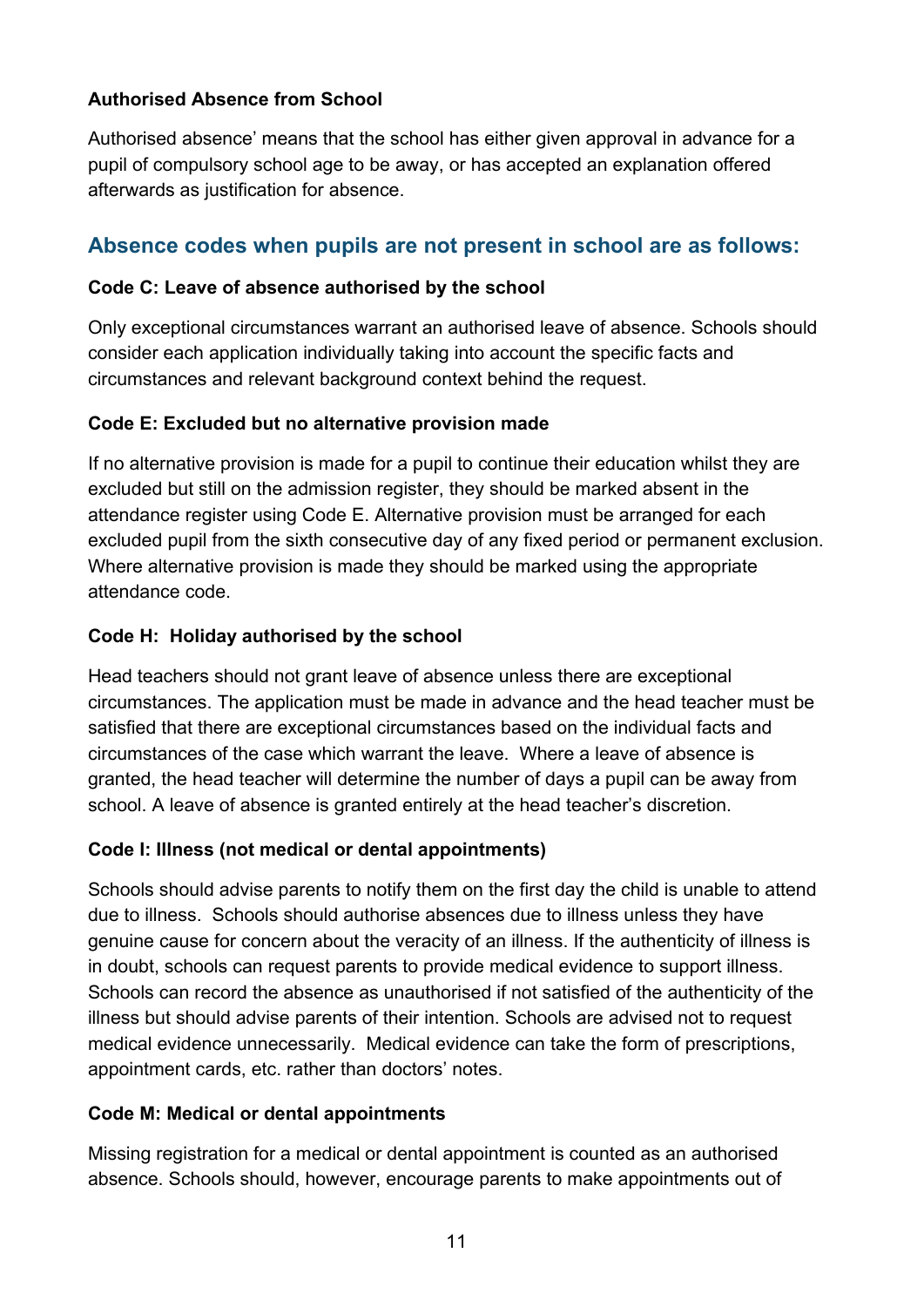school hours. Where this is not possible, the pupil should only be out of school for the minimum amount of time necessary for the appointment.

#### **Code R: Religious observance**

Schools must treat absence as authorised when it is due to religious observance. The day must be exclusively set apart for religious observance by the religious body to which the parents belong. Where necessary, schools should seek advice from the parents' religious body about whether it has set the day apart for religious observance.

#### **Code S: Study leave**

Schools must record study leave as authorised absence. Study leave should be used sparingly and only granted to Year 11 pupils during public examinations. Provision should still be made available for those pupils who want to continue to come into school to revise.

#### **Code T: Gypsy, Roma and Traveller absence**

A number of different groups are covered by the generic term Traveller – Roma, English and Welsh Gypsies, Irish and Scottish Travellers, Showmen (fairground people) and Circus people, Bargees (occupational boat dwellers) and New Travellers.

This code should be used when Traveller families are known to be travelling for occupational purposes and have agreed this with the school but it is not known whether the pupil is attending educational provision. It should not be used for any other types of absence by these groups.

To help ensure continuity of education for Traveller children it is expected that the child should attend school elsewhere when their family is travelling and be dual registered at that school and the main school. Children from these groups whose families do not travel are expected to register at a school and attend as normal. They are subject to the same rules as other children in terms of the requirement to attend school regularly once registered at a school.

#### **Unauthorised Absence from School**

Unauthorised absence is where a school is not satisfied with the reasons given for the absence. Absence codes are as follows:

#### **Code G: Holiday not authorised by the school or in excess of the period determined by the head teacher.**

If a school does not authorise a leave of absence for the purpose of a holiday but the parents still take the child out of school, or the child is kept away for longer than was agreed, the absence is unauthorised. The regulations do not allow schools to give retrospective approval. If the parents did not apply for leave of absence in advance, the absence must be recorded as unauthorised.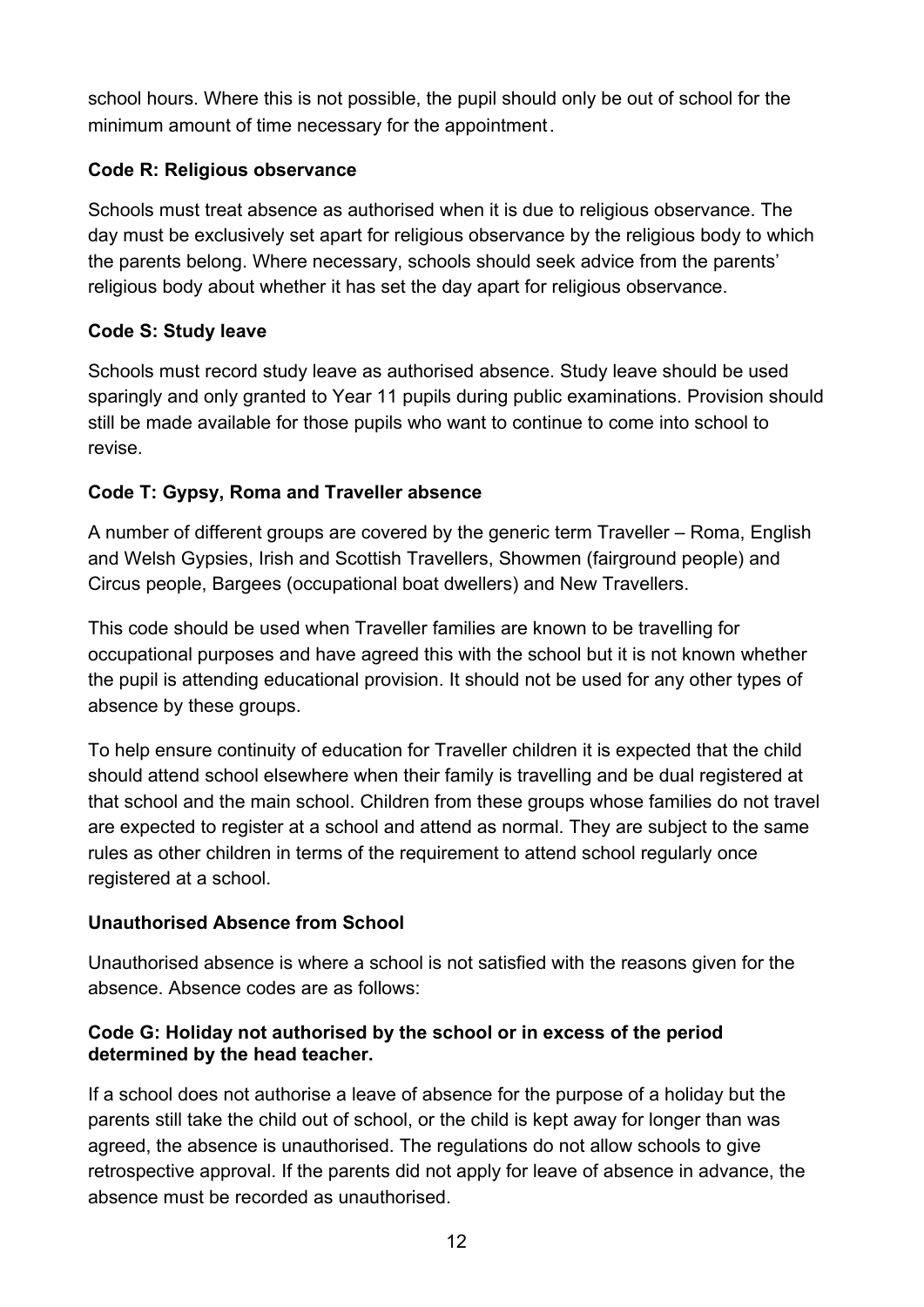#### **Code N: Reason for absence not yet provided**

Schools should follow up all unexplained and unexpected absences in a timely manner. Every effort should be made to establish the reason for a pupil's absence. When the reason for the pupil's absence has been established the register should be amended. This code should not be left on a pupil's attendance record indefinitely; if no reason for absence is provided after a reasonable amount of time it should be replaced with code O (absent from school without authorisation).

#### **Code O: Absent from school without authorisation**

If the school is not satisfied with the reason given for absence they should record it as unauthorised.

#### **Code U: Arrived in school after registration closed**

Schools should actively discourage late arrival, be alert to patterns of late arrival and seek an explanation from the parent.

#### **Administrative Codes**

The following codes are not counted as a possible attendance in the School Census:

#### **Code X: Not required to be in school**

This code is used to record sessions that non-compulsory school age children are not expected to attend.

#### **Code Y: Unable to attend due to exceptional circumstances**

This code can be used where a pupil is unable to attend because:

- The school site, or part of it, is closed due to an unavoidable cause; or
- The transport provided by the school or a local authority is not available and where the pupil's home is not within walking distance; or
- A local or national emergency has resulted in widespread disruption to travel which has prevented the pupil from attending school.

This code can also be used where a pupil is unable to attend because:

• The pupil is in custody; detained for a period of less than four months. If the school has evidence from the place of custody that the pupil is attending educational activities then they can record those sessions as code B (present at approved educational activity).

This code is collected in the School Census for statistical purposes.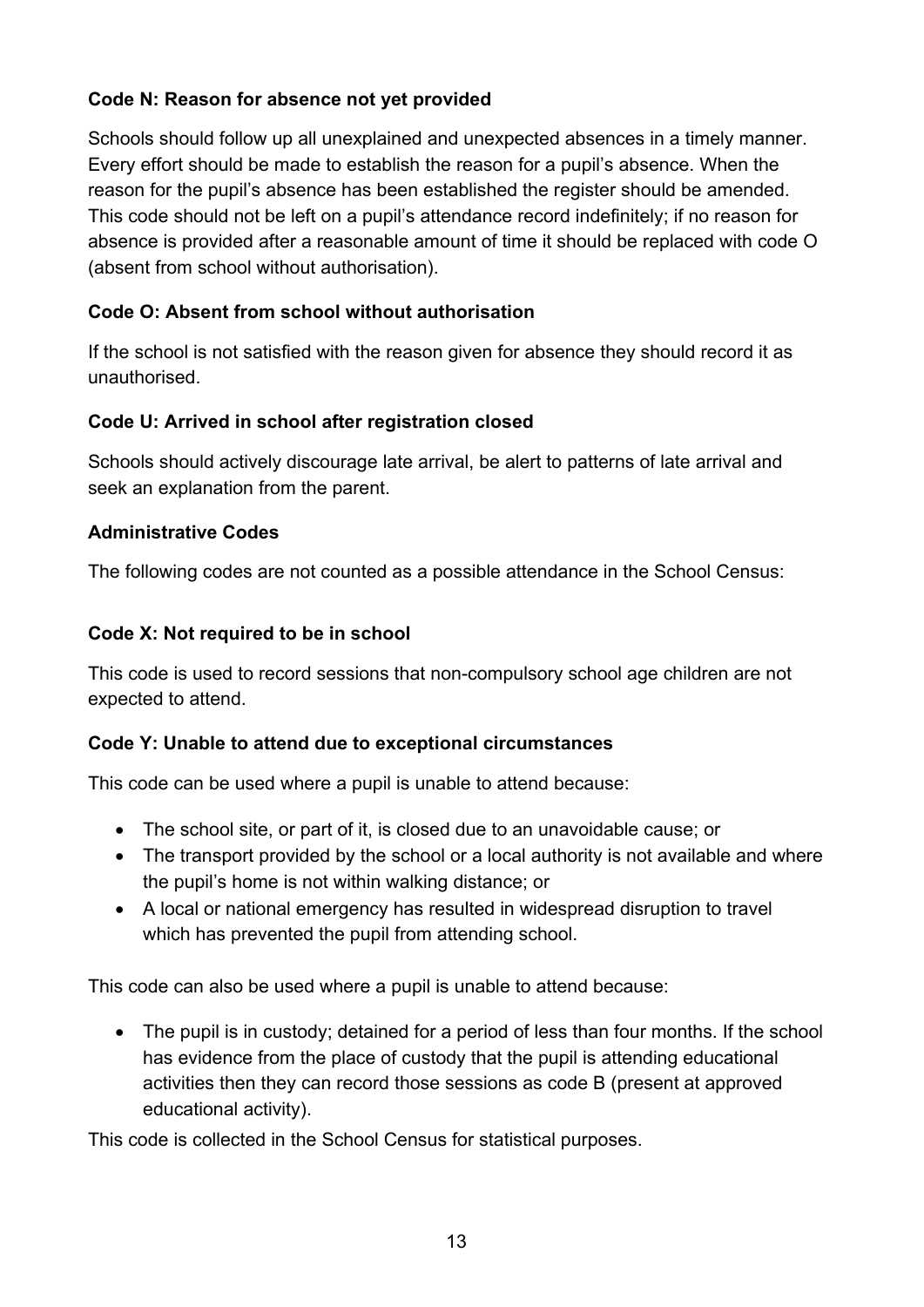#### **Code Z: Pupil not on admission register**

This code is available to enable schools to set up registers in advance of pupils joining the school to ease administration burdens. Schools must put pupils on the admission register from the first day that the school has agreed, or been notified, that the pupil will attend the school*.*

#### **Code #: Planned whole or partial school closure**

This code should be used for whole or partial school closures that are known or planned in advance such as: between terms; half terms; occasional days (for example, bank holidays); weekends (where it is required by the management information system); up to five non-educational days to be used for curriculum planning/training; and use of schools as polling stations.

#### **Different Term Dates for Different Pupils**

Schools and local authorities can agree to set different term dates for different year groups – e.g. for 'staggered starts' or 'induction days'. Code # can be used to record the year group(s) that is not due to attend. This is only acceptable where the school ensures that those pupils not attending on that day are still offered a full education over the school year.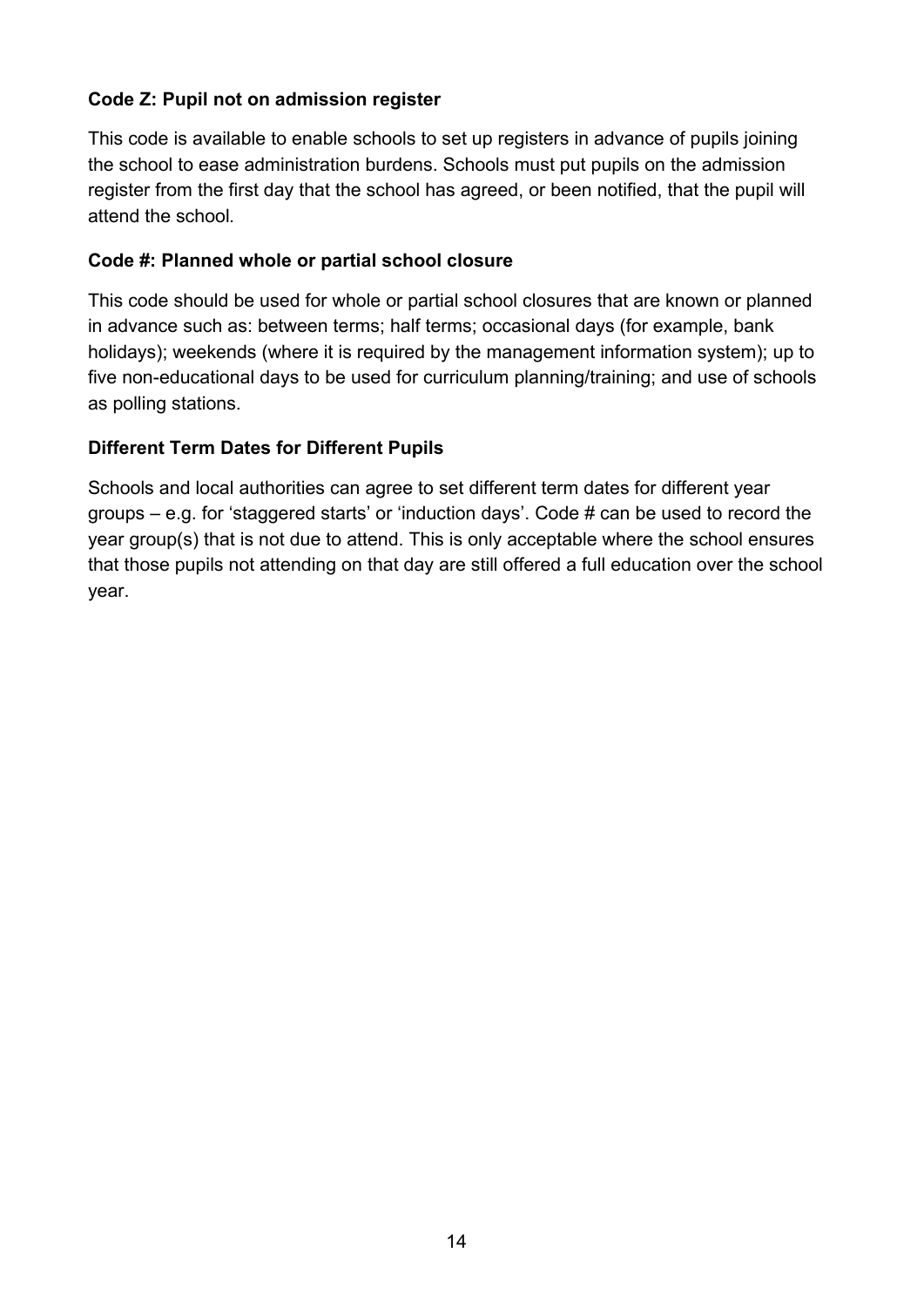# <span id="page-14-0"></span>**Section Two: Guidance on School Day and School Year**

## <span id="page-14-1"></span>**Setting school term dates and holidays**

School employers are required to set the term dates of their school year. Employers are: the local authority in community, voluntary controlled and community special schools and maintained nursery schools; the governing body in foundation and voluntary aided schools; the academy trust in academies and Free Schools.

## <span id="page-14-2"></span>**School day and school year**

The law regulating the school day and school year applies only to schools maintained by a local authority and special schools not maintained by a local authority. This law does not apply to academies and Free Schools.

#### <span id="page-14-3"></span>**School Day**

Every school day must have two sessions divided by a break in the middle of the day. The length of each session, break and the school day is determined by the school's governing body.

#### <span id="page-14-4"></span>**School Year**

Schools must meet for at least 380 sessions or 190 days during any school year to educate their pupils. If a school is prevented from meeting for one or more sessions because of an unavoidable event, it should find a practical way of holding extra sessions. If it cannot find a practical way of doing this then it is not required to make up the lost sessions.

## **Changes to school day and school week**

The structure of the school day and school week should not be the cause of inconvenience to parents and it is unacceptable for schools to shorten their school day or school week unless it is a direct action to support and enhance their pupils' education.

Schools should organise the school day and school week in the best interest of their pupil cohort, to provide them with a full-time education suitable to their age, aptitude and ability.

In the event that a school decides to make changes to its school day or week, it is expected that schools will act reasonably when making such decisions; giving parents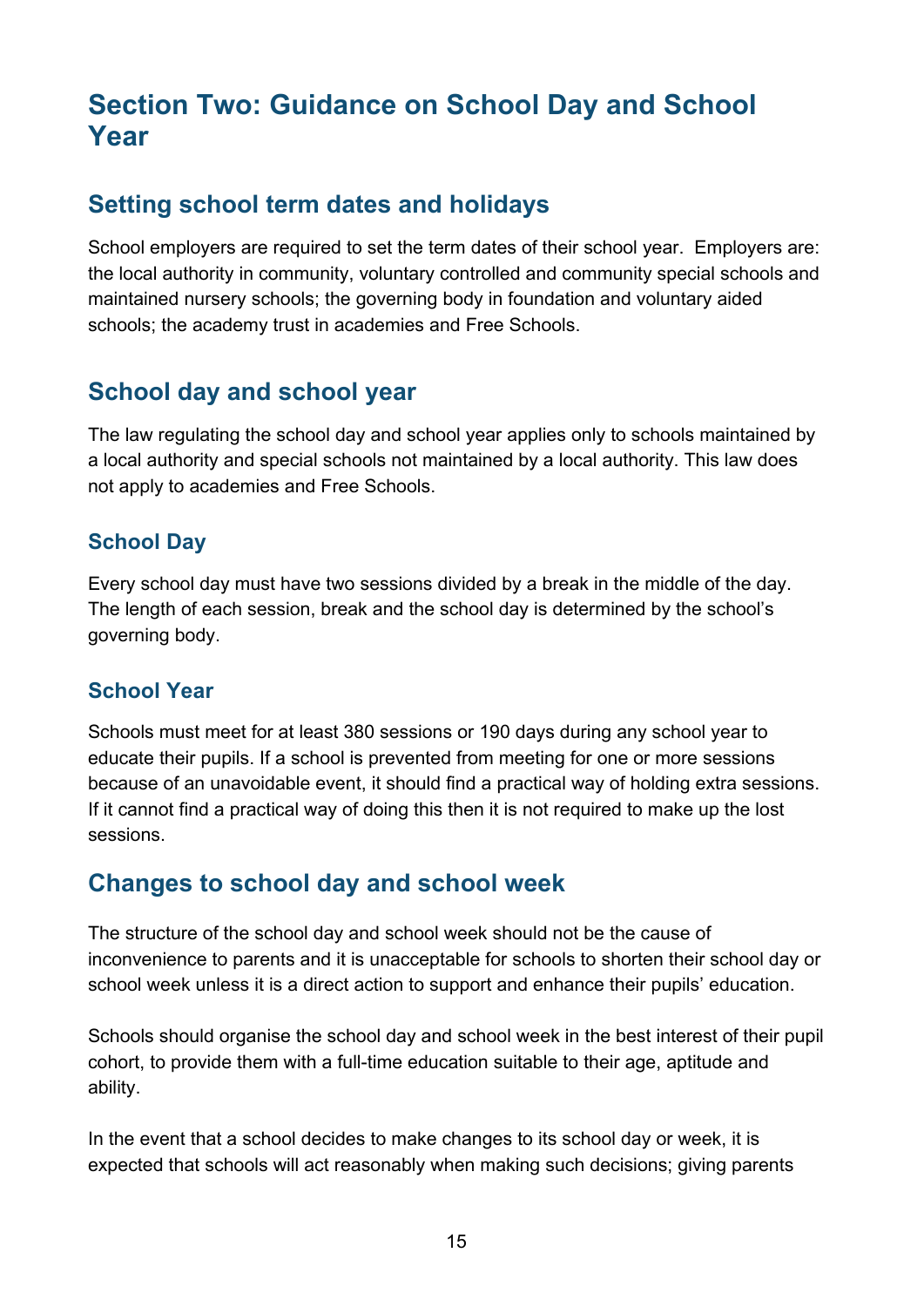notice and considering the impact on those affected, including pupils, teachers, and parents' work commitments and childcare options.

In particular, schools should consider the potential impact of a shorter week on parents' work commitments, their childcare options and their choice of school. When applying for a school place, parents may be more likely to choose a school with a traditional, full-time school week and to appeal against the offer of a place at a school with a shorter school week.

Schools should also consider the potential impact of a shorter school week on parental choice as part of admissions and admission appeals processes.

#### <span id="page-15-0"></span>**What legislation does the guidance in this section relate to?**

- The Education Act 2002 section 32
- The Education Act 1996 section 551(1)
- The Education (School Day and School Year) (England) Regulations 1999
- The Changing of School Session Times (England) (Revocation) Regulations 2011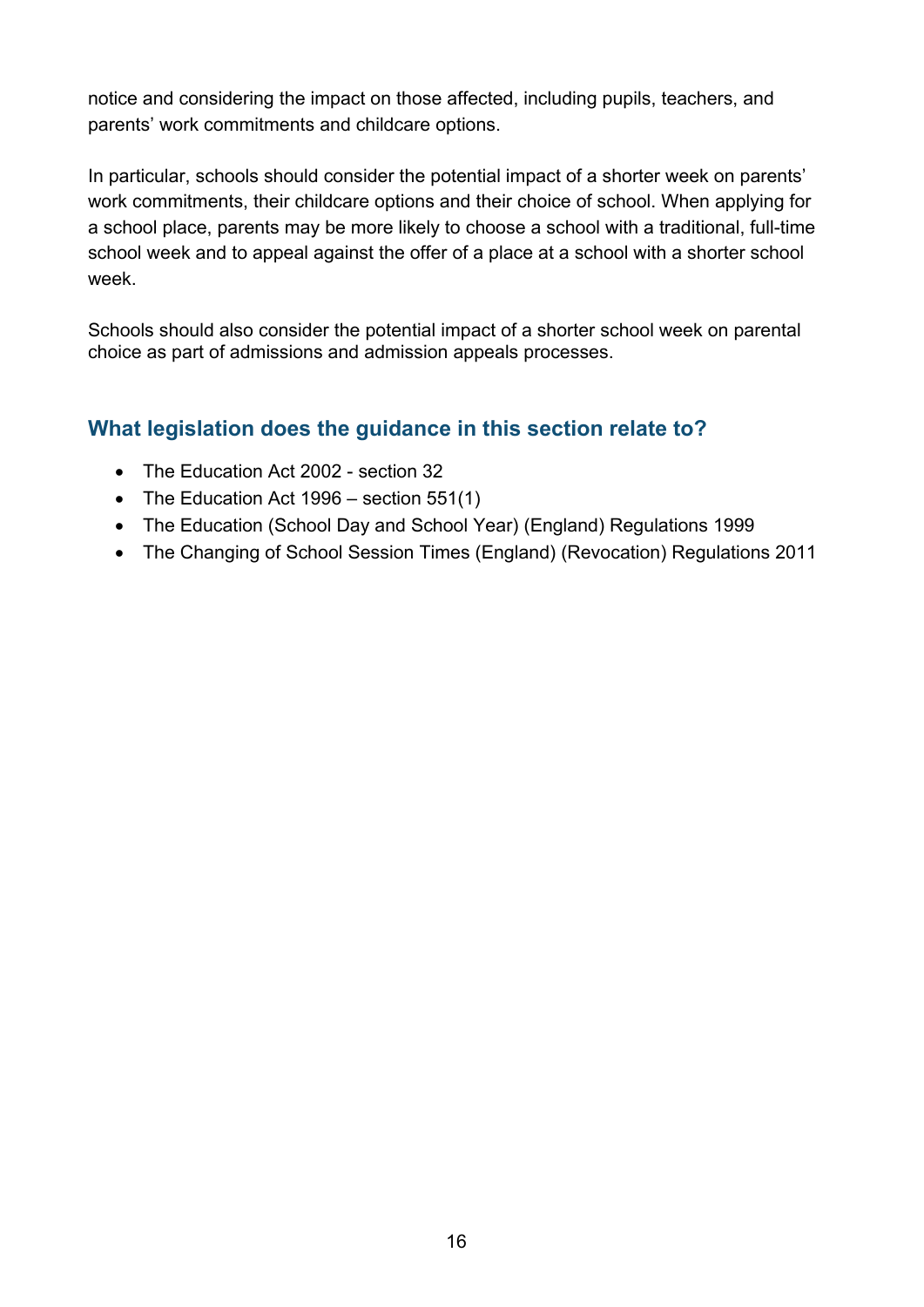# <span id="page-16-0"></span>**Frequently Asked Questions**

## **Can a school place a pupil on a part-time timetable?**

As a rule, no. All pupils of compulsory school age are entitled to a full-time education. In very exceptional circumstances there may be a need for a temporary part-time timetable to meet a pupil's individual needs. For example where a medical condition prevents a pupil from attending full-time education and a part-time timetable is considered as part of a re-integration package. A part-time timetable must not be treated as a long-term solution. Any pastoral support programme or other agreement must have a time limit by which point the pupil is expected to attend full-time or be provided with alternative provision.

In agreeing to a part-time timetable a school has agreed to a pupil being absent from school for part of the week or day and therefore must record it as authorised absence.

## **Are pupils entitled to study leave?**

No. Study leave should not be granted by default once tuition of the exam syllabus is complete, and study leave should only ever be granted to pupils in year 11. If schools do decide to grant study leave, provision should still be made available for those pupils who want to continue to come into school to revise.

All pupils are different and have different requirements and preferences when preparing for examinations. Some schools do seek alternatives to study leave as they recognise that some pupils do not have the skills, or are not inclined, to make the best use of unsupervised and unstructured revision time. However, many schools also recognise that study leave is a chance for pupils to develop their independent study which will help them when they move to post-16 provision, where a self-study approach is commonly used.

## **How should schools record the attendance of pupils on study leave?**

Y11 pupils granted study leave should be marked on the attendance register as authorised absence using code S. No other attendance code is suitable for the purpose of study leave. Y11 pupils who are 16 years old are of compulsory school age (up to the last Friday in June) and must be marked on the attendance register accordingly.

## **Can a school use a designated school day as an academic review day for parents?**

No. Academic reviews day should not be used as part of the school day. Schools should endeavour to hold these reviews out of school hours.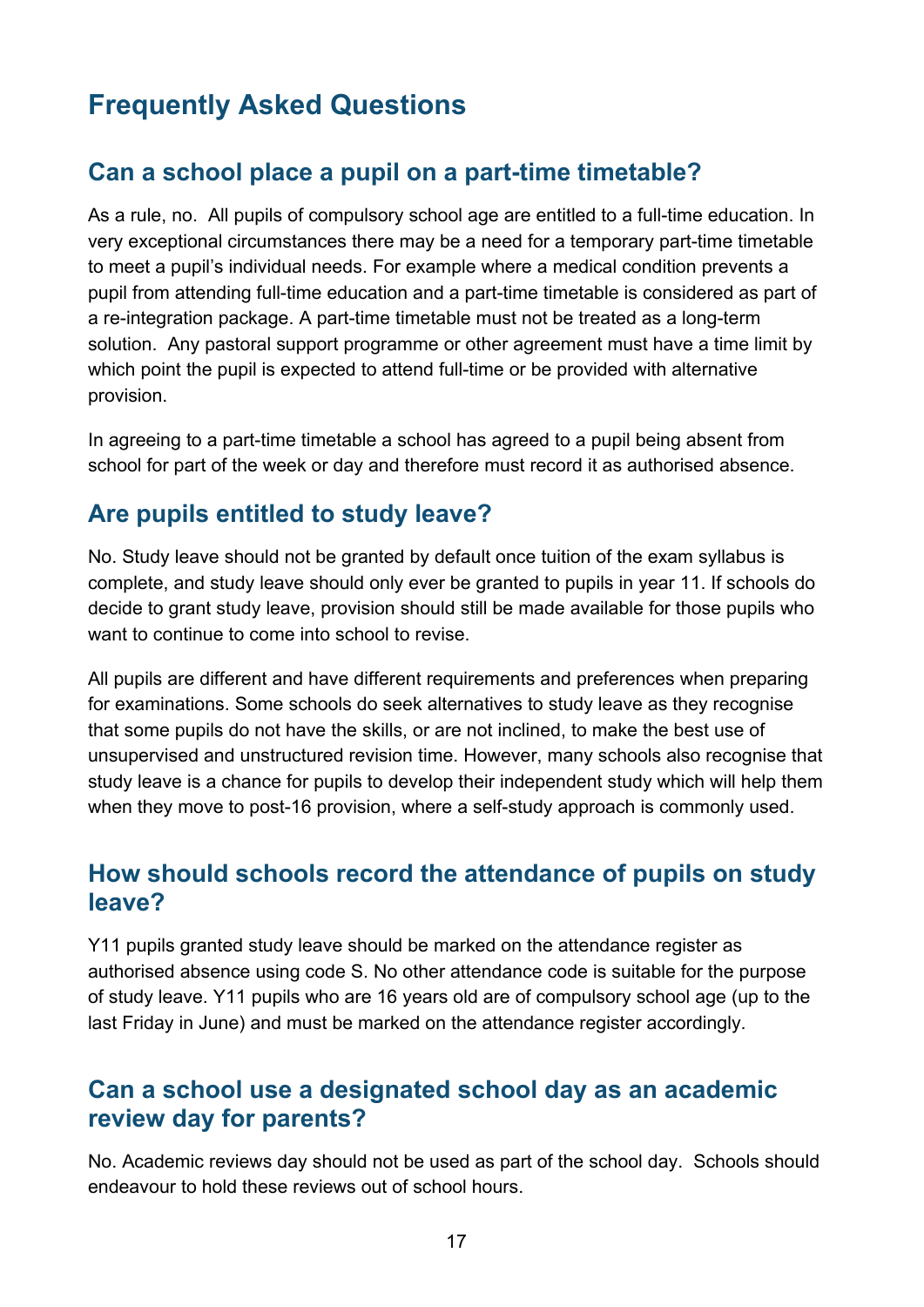## **Do schools need to consult parents if making changes to the school day?**

It is expected that schools will act reasonably when making such decisions; giving parents notice and considering the impact on those affected, including pupils, teachers, and parents' work commitments and childcare options.

## **Can a parent take their child on holiday during term time?**

Head teachers should only authorise leave of absence in exceptional circumstances. If a head teacher grants a leave request, it will be for the head teacher to determine the length of time that the child can be away from school. Leave is unlikely, however, to be granted for the purposes of a family holiday as a norm.

## **Does the change to the regulation on leave of absence affect Child performers?**

The amendments made to regulation 7 of the Education (Pupil Registration) (England) Regulations 2006 on leave of absence do not affect the section that allows the parent of a child performer to seek leave of absence from school for their child to take part in a performance. The amendments affect section 3 and 4 of regulation 7, which relate to leave of absence for the purpose of a family holiday.

Section 2 of Regulation 7 (which has not been amended) still enables a head teacher to grant leave of absence for a pupil to undertake employment during school hours for the purpose of taking part in a performance within the meaning of section 37 of the Children and Young Persons Act 1963.

Legislation sets out that a local authority licence must be obtained before a child can take part in a performance. Where the license specifies the dates that a child is to be away from school to perform, then the head teacher should authorise those days. However, where the terms of the license do not specify dates it is at the discretion of the head teacher to authorise leave of absence. However, where the terms of the license do not specify dates it is at the discretion of the head teacher to authorise leave of absence. Head teachers should be sympathetic to requests that are supported by a licence, as long as the school remains satisfied that this will not have a negative effect on a child's education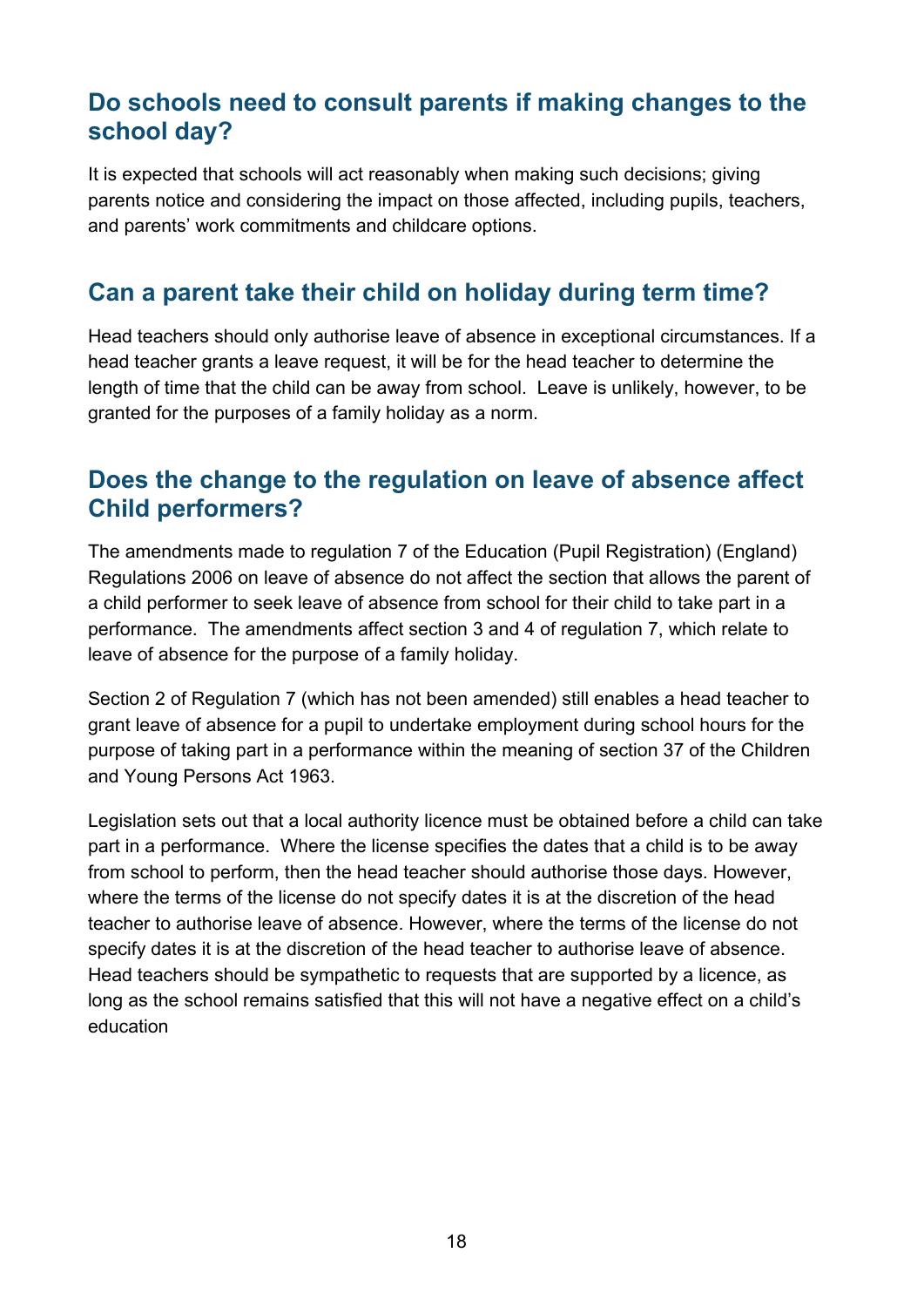# <span id="page-18-0"></span>**Further sources of information**

### <span id="page-18-1"></span>**Relevant legislation on** [www.legislation.gov.uk](http://www.legislation.gov.uk/)

- [The Education \(Pupil Registration\) \(England\) Regulations 2006](http://www.legislation.gov.uk/uksi/2006/1751/contents/made)
- [The Education \(Pupil Registration\) \(England\) \(Amendment\) Regulations 2010](http://www.legislation.gov.uk/uksi/2010/1725/contents/made)
- [The Education \(Pupil Registration\) \(England\) \(Amendment\) Regulations 2011](http://www.legislation.gov.uk/uksi/2011/1625/contents/made)
- [The Education \(Pupil Registration\) \(England\) \(Amendment\) Regulations 2013](http://www.legislation.gov.uk/uksi/2013/756/contents/made)
- [The Education \(Pupil Registration\) \(England\) \(Amendment\) Regulations 2016](http://www.legislation.gov.uk/uksi/2016/792/contents/made)
- The Education Act 2002
- [The Education \(School Day and School Year\) \(England\) Regulations 1999](http://www.legislation.gov.uk/uksi/1999/3181/contents/made)
- [The Changing of School Session Times \(England\) \(Revocation\) Regulations 2011](http://www.legislation.gov.uk/uksi/2011/1954/made)
- The Education and Inspections Act 2006

## <span id="page-18-2"></span>**Other departmental guidance you may be interested in**

- Parental responsibility measures [for school attendance and behaviour](https://www.education.gov.uk/g00229776/measures-attendance-behaviour)
- [Children missing education](https://www.gov.uk/government/publications/children-missing-education)
- [Keeping children safe in education](https://www.gov.uk/government/publications/keeping-children-safe-in-education--2)